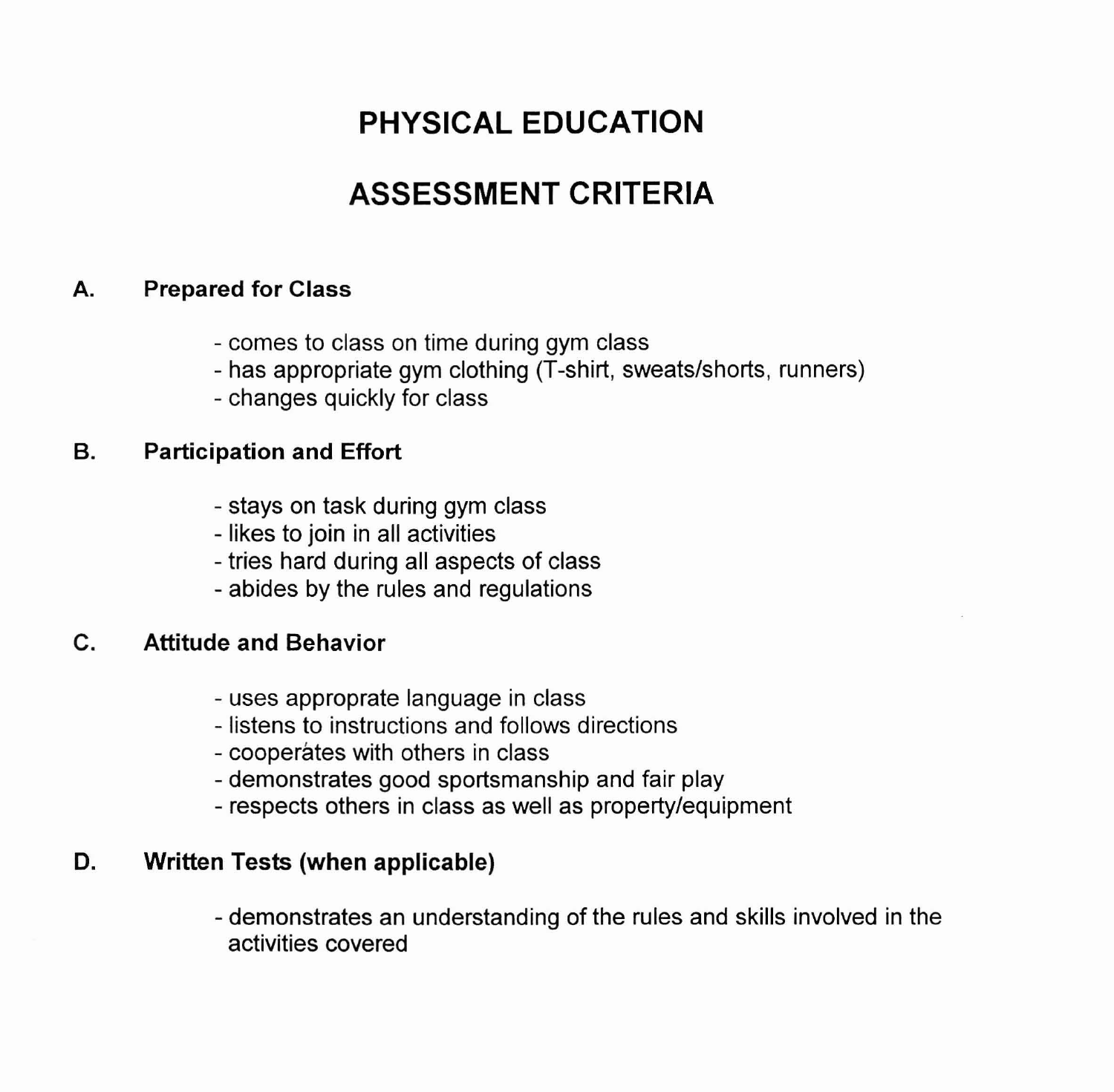# Fair Play

 $\frac{1}{2}$ 

| 5                | - cheers for good players and good plays, even by opponents<br>- always maintains temper, no "mouthing off" or abusing equipment<br>- never argues with decisions of officials<br>$-$ invites all others to participate<br>- changes players on teams to keep the game fair<br>- accepts winning and losing with grace |
|------------------|------------------------------------------------------------------------------------------------------------------------------------------------------------------------------------------------------------------------------------------------------------------------------------------------------------------------|
|                  | - cheers teammates great plays<br>- almost always maintains self-control<br>- politely questions calls made by the referee<br>- encourages friends on team<br>- works hard for self and team                                                                                                                           |
|                  | - sporadic encouragement of teammates<br>- occasionally takes unfair advantage of other players<br>- plays well when on winning team and while being observed<br>- controls temper<br>- occasionally complains about others following the rules                                                                        |
| $\boldsymbol{2}$ | - "bends" the rules to suit own needs<br>$-$ frequent complaints about others following the rules<br>- displays frustration and anger, mild temper exhibited<br>- becomes involved when play comes directly to them                                                                                                    |
|                  | - physical and verbal abuse to opposition, teammates, officials<br>$-$ nags teammates when they perform poorly<br>- complains about team assignment<br>- concern for self e.g. ball-hog                                                                                                                                |